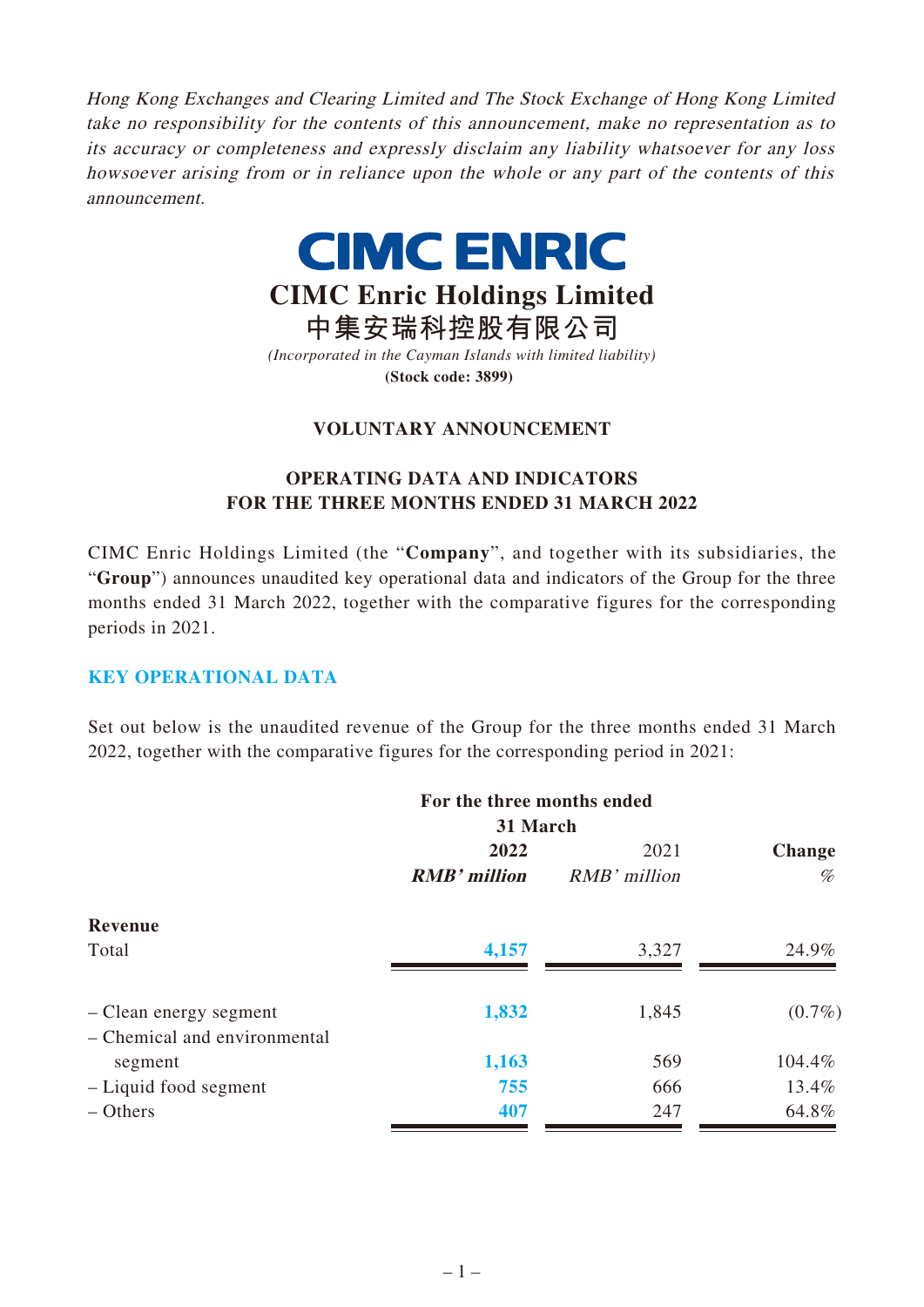## **NEWLY SIGNED AND ON HAND ORDERS**

Set out below are the newly signed orders and the orders on hand of the Group as at 31 March 2022, with the comparative figures for the corresponding period in 2021:

|                                    | For the three months |              |               |
|------------------------------------|----------------------|--------------|---------------|
|                                    | ended 31 March       |              |               |
|                                    | 2022                 | 2021         | <b>Change</b> |
|                                    | <b>RMB'</b> million  | RMB' million | %             |
| <b>Newly signed orders</b>         |                      |              |               |
| Clean energy segment               | 2,432                | 2,296        | 5.9%          |
| Chemical and environmental segment | 1,413                | 1,045        | 35.2%         |
| Liquid food segment                | 958                  | 556          | 72.3%         |
| Total                              | 4,803                | 3,897        | 23.2%         |
|                                    | As at 31 March       |              |               |
|                                    | 2022                 | 2021         | <b>Change</b> |
|                                    | <b>RMB</b> ' million | RMB' million | %             |
| <b>Orders on hand</b>              |                      |              |               |
| Clean energy segment               | 8,687                | 6,951        | 25.0%         |
| Chemical and environmental segment | 2,865                | 1,755        | 63.2%         |
| Liquid food segment                | 3,947                | 2,870        | 37.5%         |
| Total                              | 15,499               | 11,576       | 33.9%         |

The above operating data and indicators are based on the Company's records and have not been audited or reviewed by the Company's auditors and the Audit Committee.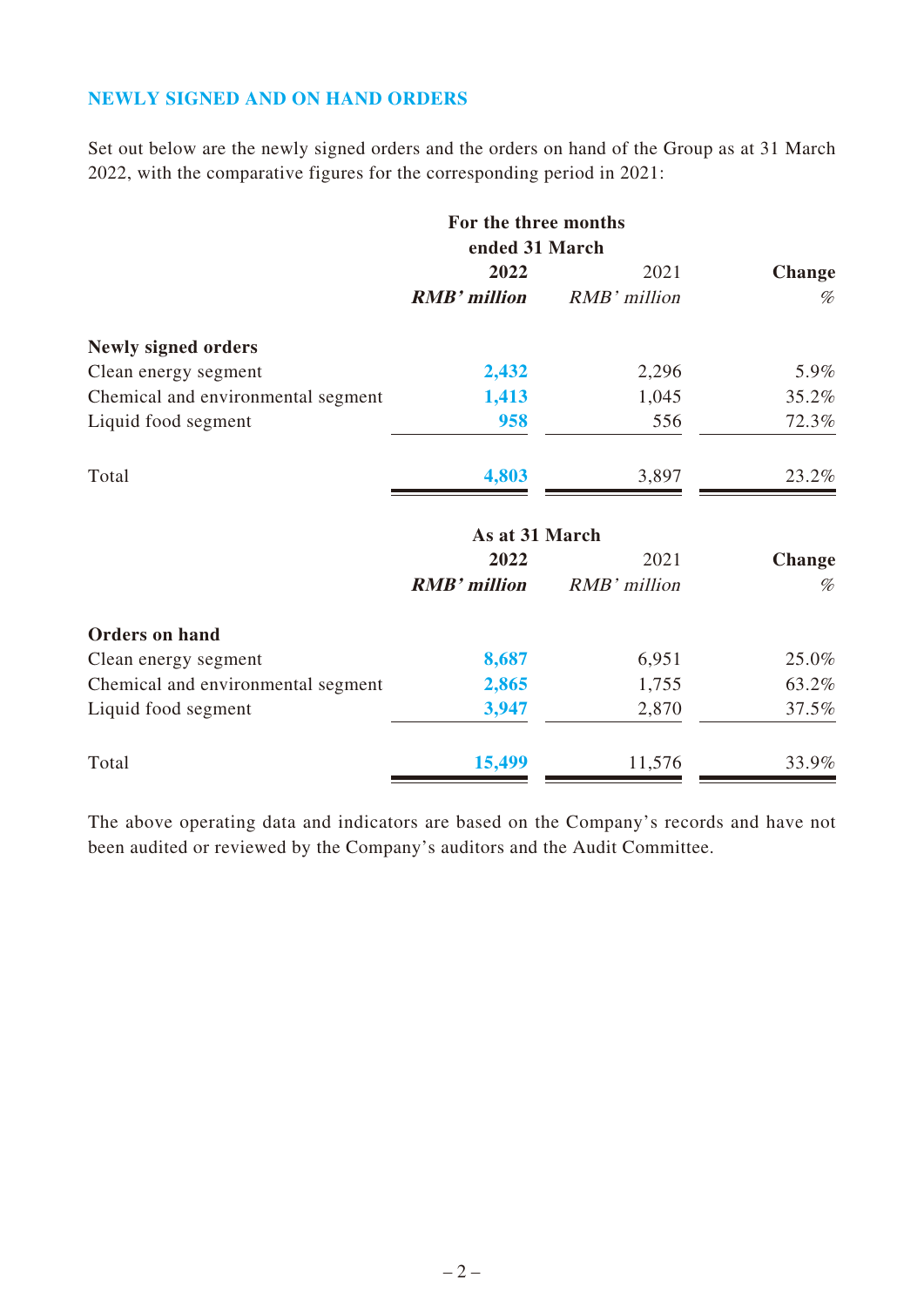#### **OPERATION ANALYSIS**

The Group's revenue in the first quarter of 2022 maintained its upward momentum, representing a significant increase of 24.9% to RMB4,157 million (corresponding period in 2021: RMB3,327 million).

#### **Clean Energy Segment**

In the first quarter of 2022, the domestic industrial and logistics activities have been restricted by local governments to contain the COVID-19 pandemic, which have made a significant impact on market demand and resource circulation. In the face of the





difficulties, the Group actively took improvement measures and the clean energy segment was able to realise a steady revenue of RMB1,832 million, which was almost flat and down slightly by 0.7% compared with the same period last year (corresponding period in 2021: RMB1,845 million). The hydrogen energy industry remained the rapid growth, resulting in the Group's hydrogen-related business surged by 80.5% to RMB35.89 million during the first quarter (corresponding period in 2021: RMB19.88 million). The segment remains the top grossing segment and contributed 44.1% of the Group's total revenue (corresponding period in 2021: 55.5%).

During the first quarter of 2022, the revenue from the Group's clean energy segment was mainly contributed by the sales of and engineering services for spherical tanks, cryogenic large storage tanks, cryogenic storage tanks for industrial gas, cryogenic small storage tanks, and compressed gas trailers. As the domestic pandemic is gradually brought under control and the restriction policies are gradually relaxed, production process at our facilities as well as construction at client's properties are expected to be largely recovered in the short term.

#### **Chemical and Environmental Segment**

Benefiting from the rebound in global trade and the steady recovery of the chemical industry, the demand for chemical tank containers spurred, and the revenue of chemical and environmental segment was mostly generated from overseas, which was less affected by the domestic pandemic. During the first quarter of 2022, the chemical and environmental segment's revenue kept the soaring trend, representing a surge of 104.4% to RMB1,163 million (corresponding period in 2021: RMB569 million), and accounted for 28.0% of the Group's total revenue (corresponding period in 2021: 17.1%).

#### **Liquid Food Segment**

During the first quarter of 2022, benefiting from the increase of newly signed orders and smooth progress of the existing overseas projects, the liquid food segment's revenue steady decreased by 13.4% to RMB755 million (corresponding period in 2021: RMB666 million), and accounted for 18.2% of the Group's total revenue (corresponding period in 2021: 20.0%).